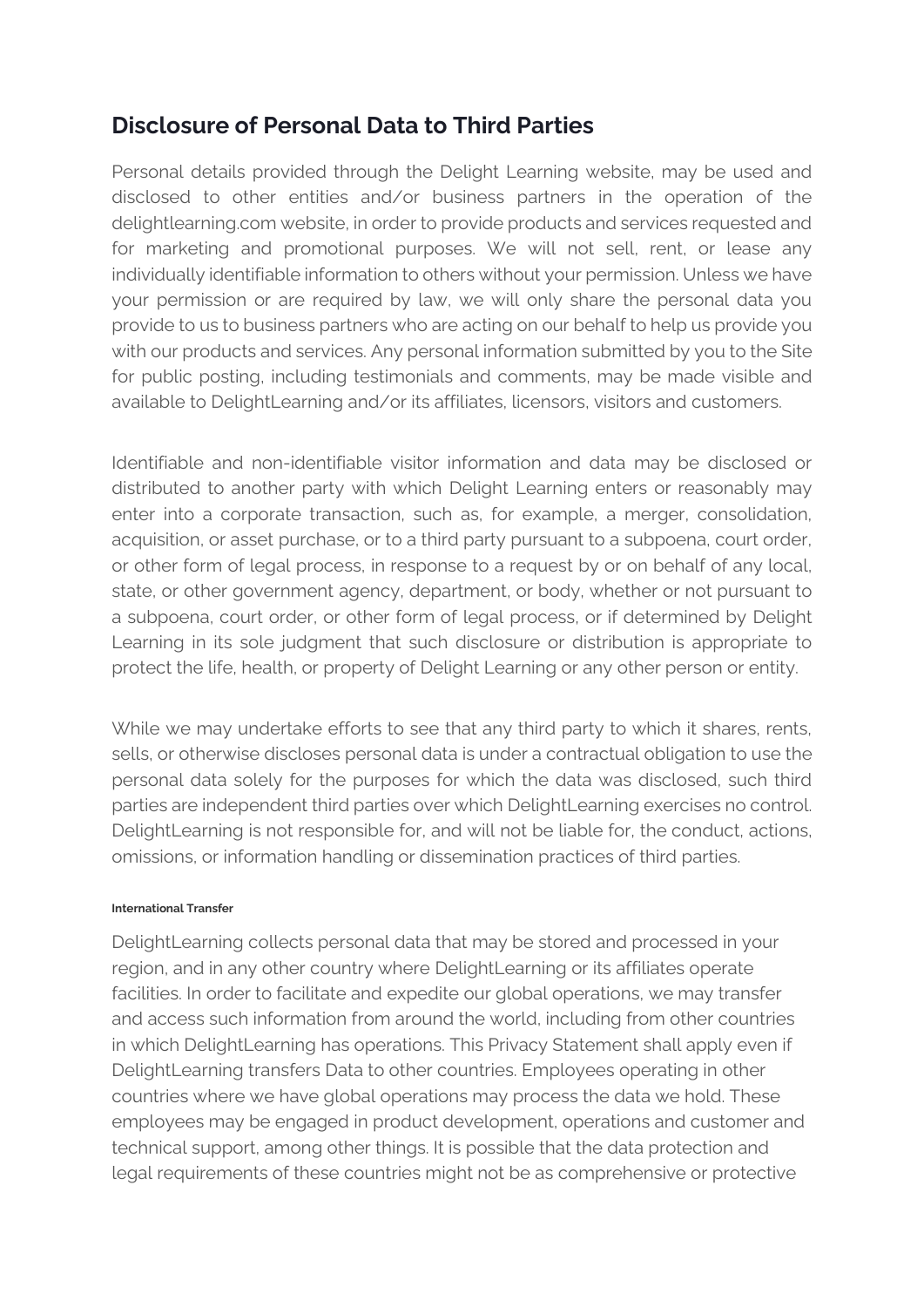as those in your country. However, our collection, storage and use of your Personal Data will at all times continue to be governed by this Privacy Policy. Through the process of submitting your data and/or using Our Services, You consent to the transfer, storing, and processing of Your data in these countries.

For our customers in Europe: We may have to transfer personal data from the European Economic Area and Switzerland to other countries, some of which have not been determined by the European Commission to have an acceptable level of data protection. While doing so, we use contracts to help ensure your rights and protections travel with your data. When you submit your data and/or use Our Services, You consent to the transfer, storing, and processing of your data in these countries.

## **Security Measures and Communicating with DelightLearning**

DelightLearning has implemented security features that are designed to prevent the loss, misuse, alteration or unauthorized release of or access to personal information provided to us. However, the confidentiality of any communication or material transmitted to or from DelightLearning via this Site or e-mail cannot be and is not guaranteed. In addition, you understand that the technical processing and transmission of the Site content may be transferred unencrypted and involve (a) transmissions over various networks and (b) changes to conform and adapt to technical requirements of connecting networks or devices. Accordingly, DelightLearning is not responsible for the security of information transmitted via the Internet. Instead of communicating with DelightLearning via e-mail [info@delightlearning.com](mailto:info@delightlearning.com) or the Internet [http://www.delightlearning.com](http://www.delightlearning.com/)

## **Comments, Notices and User Content**

Any material or comments posted to any of our Web pages are public. Please refer to Sections x and x of the Terms and Conditions for further detail concerning User Content and other materials submitted to the Site. As such, DelightLearning assumes no liability for the accuracy of such information, no duty to update or correct such information, and no liability for such communications arising under the laws of copyright, libel, privacy, obscenity, or otherwise.

Access and Ability to Correct Personal Data

Upon a visitor's request via postal mail, e-mail, or telephone, DelightLearning will provide to the visitor a summary of any personally identifiable information retained